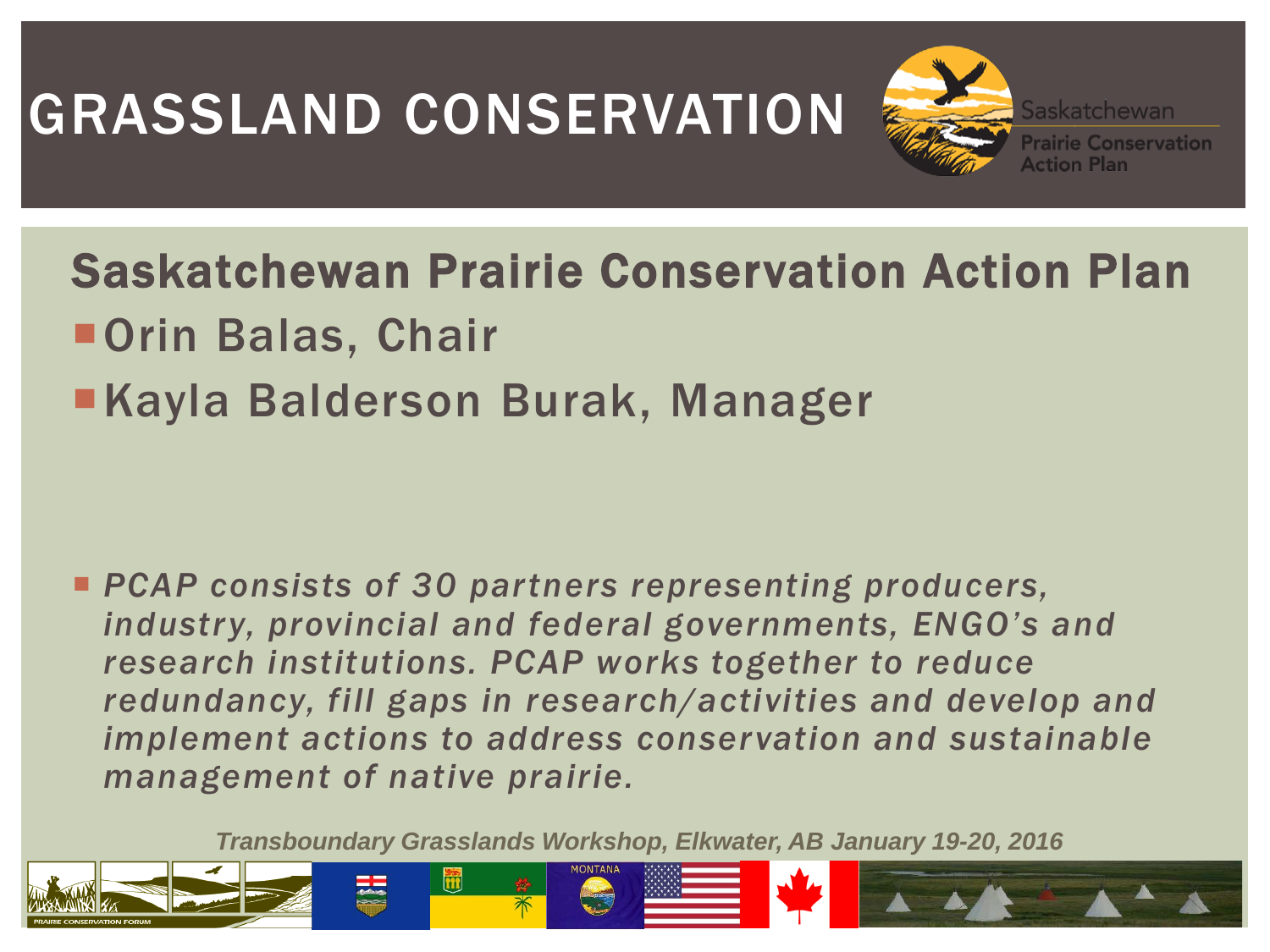## WHAT ARE WE DOING – AN OVERVIEW 2014-2018 FRAMEWORK

- **Native Prairie Education and Awareness** 
	- Adopt a Rancher, Taking Action for Prairie, Agri-Ed
	- Native Prairie Appreciation Week
	- Workshops and conferences (NPRRW, PCESC)
- Responsible Land Use of Native Prairie
	- Native Prairie Speaker Series
	- Circulation of research and information
- **Native Prairie Ecosystem Management** 
	- Partner meetings
	- Influence policy makers



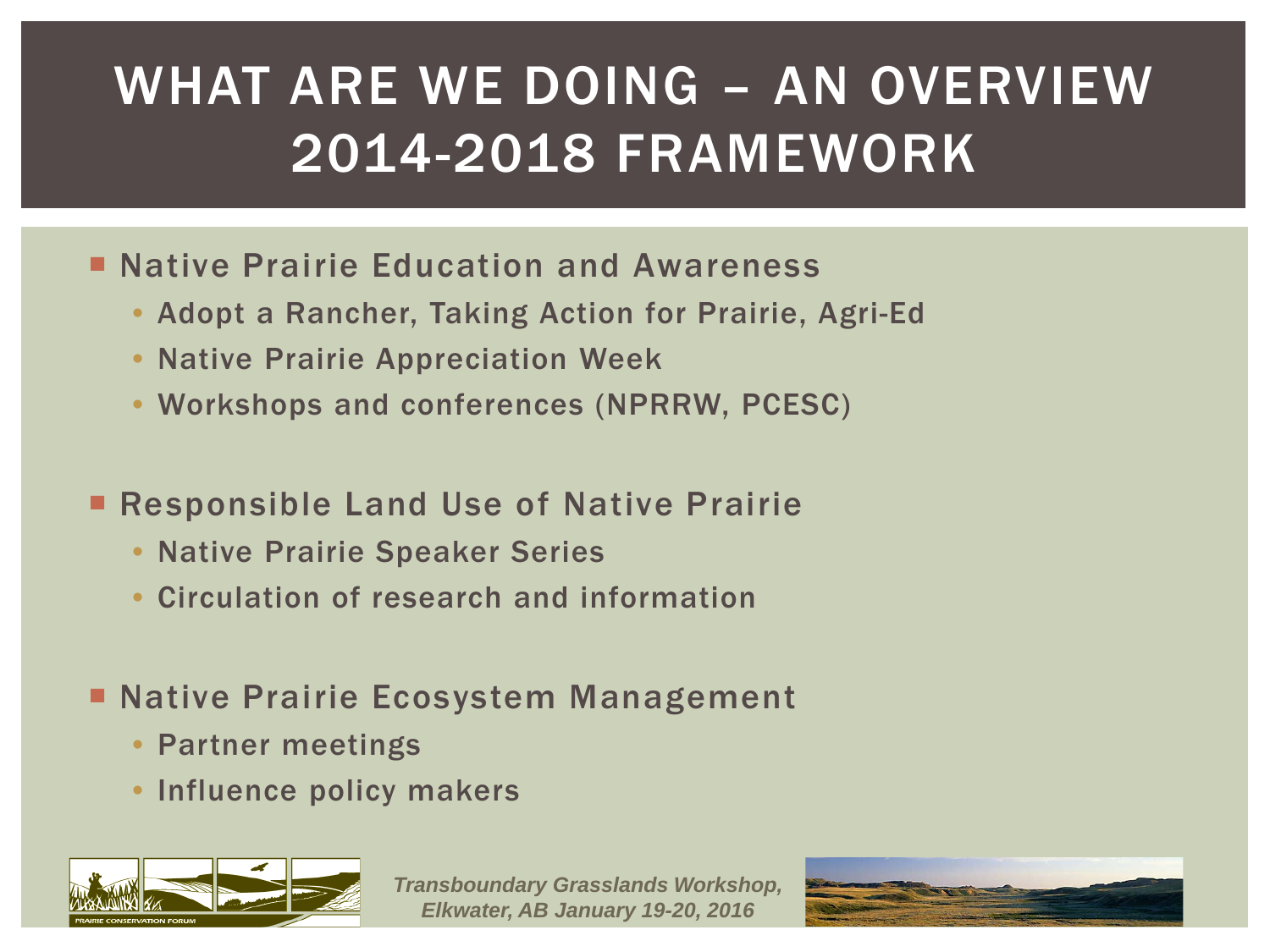### WHAT HAS WORKED WELL AND WHY?

#### **Communications**

- Social media engagement!
- Monthly newsletter, active website
- Webinar technology for speaker series
- Strength of partners

#### Youth Stewardship Education

• Full programming with minimal targeted advertising

#### **Producer Involvement**

• Boots on the ground!



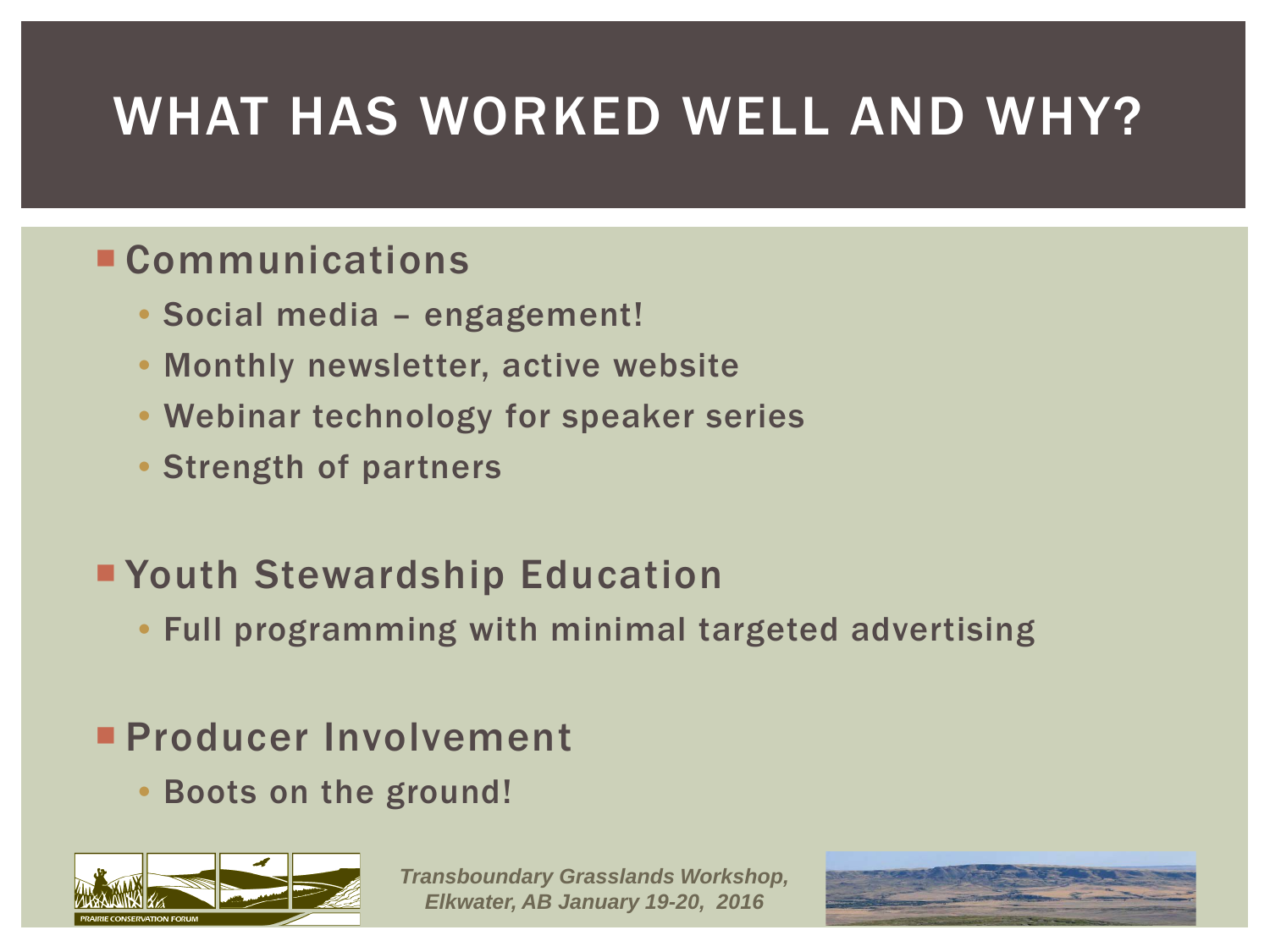### WHAT HASN'T WORKED SO WELL AND WHY?

- **Keeping all partner organizations involved and** engaged
	- Understanding the benefits to both parties
- **Grants changing priorities for grants and** competing with partners for funding
- **Not discussing issues among partners before** important issues are made public